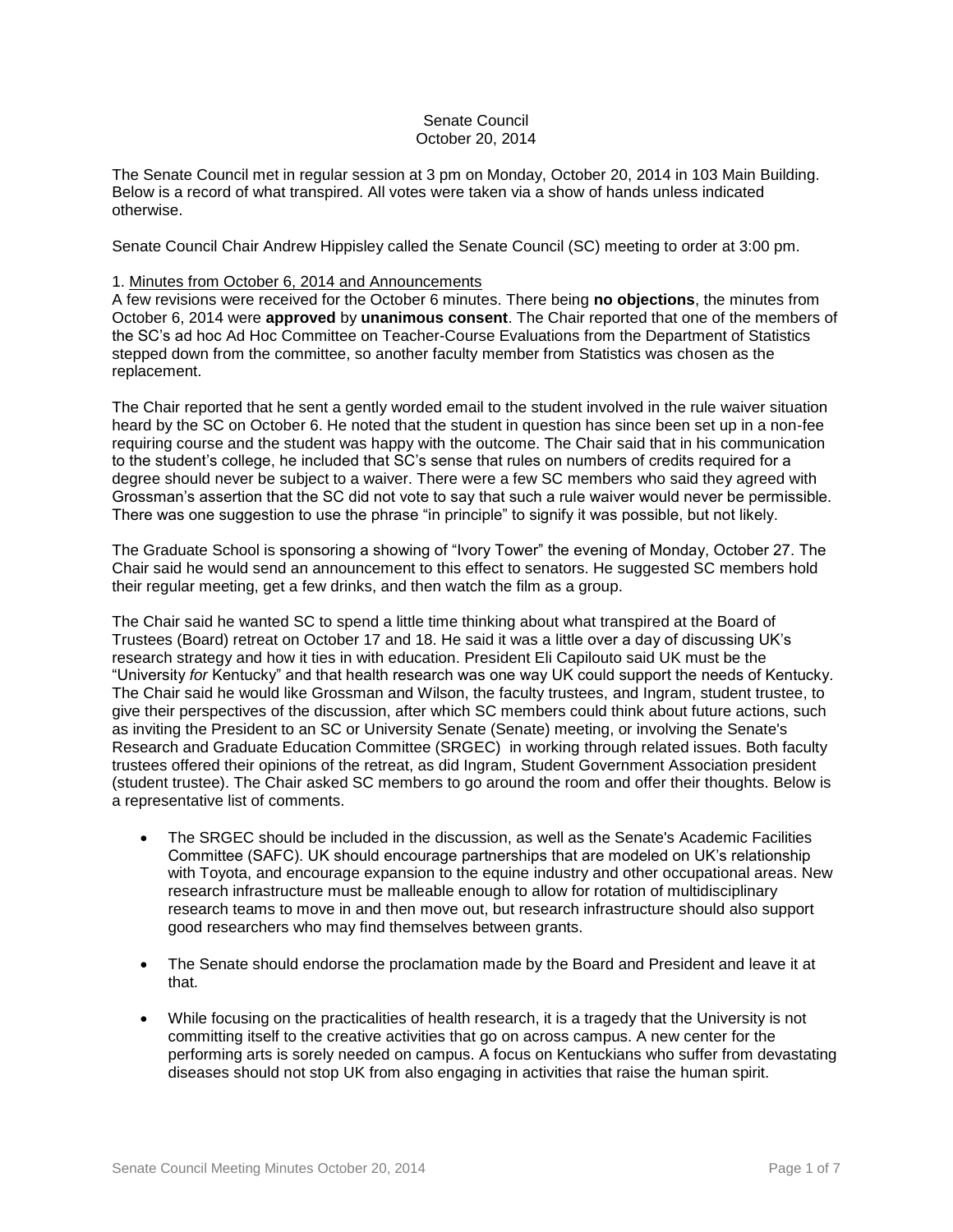- UK's regulations are an impediment to researchers who want to partner with industry. Small companies do not have time to wait between the time an idea is posed and the months that pass before the final paperwork is approved. Small business is a great untapped source for interdisciplinary work.
- The resolution from the Board's retreat sounds good, but it lacks any vision of what UK will be in the end and what the research environment will be. Building another building for new researchers does not support faculty who are already here, working in the worst research buildings on campus. Existing programs should be bolstered before new initiatives are begun.
- The President and Board should examine the context within which UK provides research to the Commonwealth. When the President talks about research, he normally mentions the fields of agriculture and medicine, or the health enterprise in general. Many faculty in the social sciences work very hard to impact the state. There are parts of the human self aside from health, such as the psychological state and aesthetics.
- For students it can be hard to find social sciences research to be involved in; what little is available through one particular college is almost entirely in a science-related field. Kentucky's problems are greater than healthcare; for example, the public school system is broken and graduating students who cannot read. Fixing that problem would certainly improve health among Kentuckians.

The Chair commented that the range of opinions shared differed in interesting ways from those at the Board retreat. The SC meeting offered far more variety in opinions that was available during the retreat. The Chair asked SC for permission to invite President Capilouto to attend an SC meeting prior to the winter break where the matter could be discussed in greater detail, which would give the President the full range of perspectives. There was discussion among SC members about what steps should be taken, next. No final decision was made, although there were no objections to the Chair inviting the President to talk with SC either during a regular meeting or a special time about research and other pertinent topics.

### 2. Old Business

a. Update from Ad Hoc Committee on Faculty Disciplinary Action

Watt reported that the ad hoc Committee on Faculty Disciplinary Action had met once and will meet again towards the middle of the coming week.

### b. Discussion on Proposal from College of Allied Health Professions, circa 2000

Guest Ernie Bailey, chair of the Senate's Academic Organization and Structure Committee (SAOSC), explained that the College of Health Sciences submitted a proposal to move two degree programs, but SAOSC members felt the proposal was not complete and was missing some required elements. Although College of Health Sciences interim Dean Sharon Stewart presented the proposal as fixing minor details, the SAOSC felt that it could not review it without a full and complete proposal.

Guest Dean Stewart said that a proposal to restructure the College of Health Sciences into two departments was submitted in 2000. Part of the proposal included an assumption that two degree programs from the Department of Clinical Sciences would be moved to the Department of Rehabilitation Sciences; the Department of Rehabilitation Sciences was to hold the undergraduate and graduate degrees in Communication Disorders [now "Communications Sciences and Disorders"] as well as the program for Physical Therapy. A problem arose about two years ago when students were unable to register for graduation; the College assumed there was a glitch somewhere and went ahead and handentered the undergraduate and graduate degrees for Communication Sciences and Disorders. The College realized there was a true problem when the same thing occurred this past year.

Guest Davy Jones, member of the Senate's Rules and Elections Committee (SREC), explained that the current *Senate Rules* and *Governing* and *Administrative Regulations* clearly speak to how different academic organizational structure changes. Back in 2000, however, the *Governing Regulations* (*GR*) were not as clear and it was relatively common for the Administration to describe the movement of a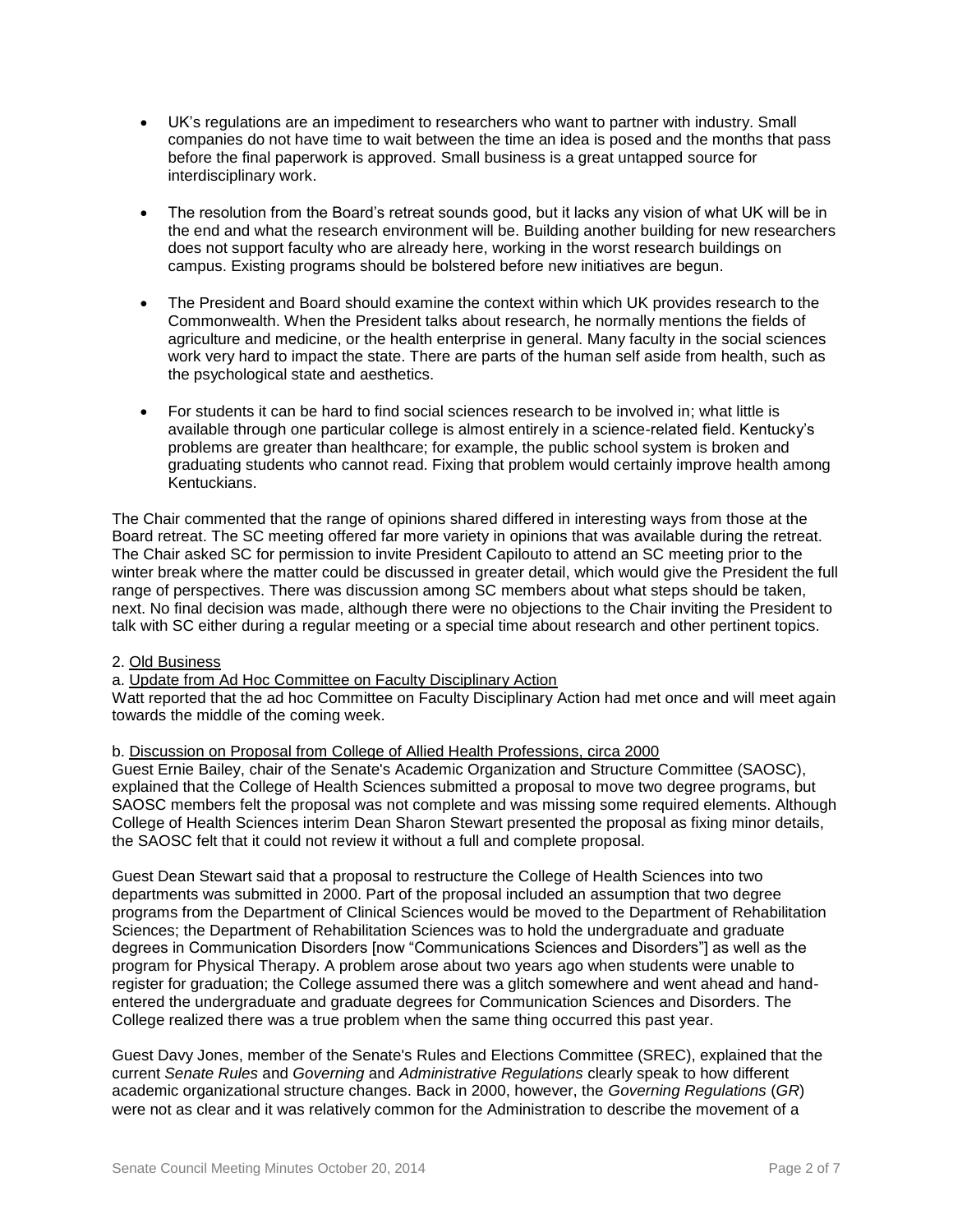degree program from one unit to another as a purely administrative action. The *SR* and *GR* have since been changed to recognize different types of academic organizational structure changes. At the time of the proposal from the College of Allied Health Professions (subsequently changed to College of Health Sciences) the degrees in question would have been administratively moved. Jones said that the essence of the matter was whether or not SC was willing to state that under the rules in effect at the time, the movement of the two degrees (BS Communication Sciences and Disorders and MS Communication Sciences and Disorders) was also included in the proposal, as an administrative action. There were a few questions from SC members.

Grossman **moved** that the SC recognize the transfer of the Physical Therapy degree program and the Communication Sciences and Disorders degree programs to the Department of Rehabilitation Sciences in the College of Health Sciences as having been implemented correctly under the rules in effect when the Department of Rehabilitation Sciences was created. Pienkowski **seconded**. In response to a question from Grossman, Jones opined that the matter would not need Senate input, as the Senate already reviewed the proposal in 2000 – SC was making an interpretation that the past action included the movement of the degrees. There being no further discussion, a **vote** was taken and the motion **passed** with one abstaining.

c. Senate's Academic Organization and Structure Committee Guidelines, Revised Bailey explained the proposed edit to the Senate's Academic Organization and Structure Committee's guidelines. SC members discussed the possible edit and its effect on proposals. During the discussion, Debski suggested replacing "topic" with "questions" for clarity.

When discussion ended, the Chair reminded SC members that the motion to approve use of the form came from the SAOSC, and the SC requested changing "topic" with "question." Because the motion came from committee, no **second** was needed. A **vote** was taken and the motion **passed** with none opposed.

#### 3. Confucius Institutes: National Conversation and UK Context - Susan Carvalho, Associate Provost for Internationalization and Interim Dean of the Graduate School

The Chair introduced Guest Susan Carvalho, Associate Provost for Internationalization and Interim Dean of the Graduate School. Carvalho introduced Huajing Maske, Executive Director of the Office of China Initiatives and Director of the Confucius Institute. Carvalho explained that there are strong faculty opinions on campus and also nationally about the pros and cons about Confucius Institutes and she wanted UK to be proactive in its consideration of the Confucius Institute. She asked the SC to consider naming a faculty committee to conduct an independent review of UK's Confucius Institute, including a review of UK's agreement with China, the Institute's budget and activities, and how issues of academic freedom are addressed. Carvalho said she could also provide a bibliography of articles pertaining to national and regional conversations. Her preferred outcome was an eventual statement by the Senate, based on the faculty committee's work, as to whether or not UK faculty were comfortable with UK's Confucius Institute. There were a number of questions from SC members, as well as many suggestions about possible other mechanism that would be more efficient than review by a Senate committee.

As discussion wound down, the Chair commented that while the suggestions for efficiency were well made, there was perhaps a bigger point to be made. If Carvalho was requesting the voice of the faculty, specifically the SC, then the SC should give that voice. It would mean more work, but hard work should not be a reason to not do it. He suggested SC members decide whether the review of the Confucius Institute should be conducted by an existing Senate committee or by an ad hoc committee. Christ **moved** to establish an ad hoc committee to review the Confucius Institute, with the membership to be determined at a later date. Porter **seconded**. There being no further discussion, a **vote** was taken and the motion **passed** with none opposed.

4. Committee Reports

a. Senate's Academic Programs Committee (SAPC) - Margaret Schroeder, Chair

i. Proposed New Graduate Certificate in Health Coaching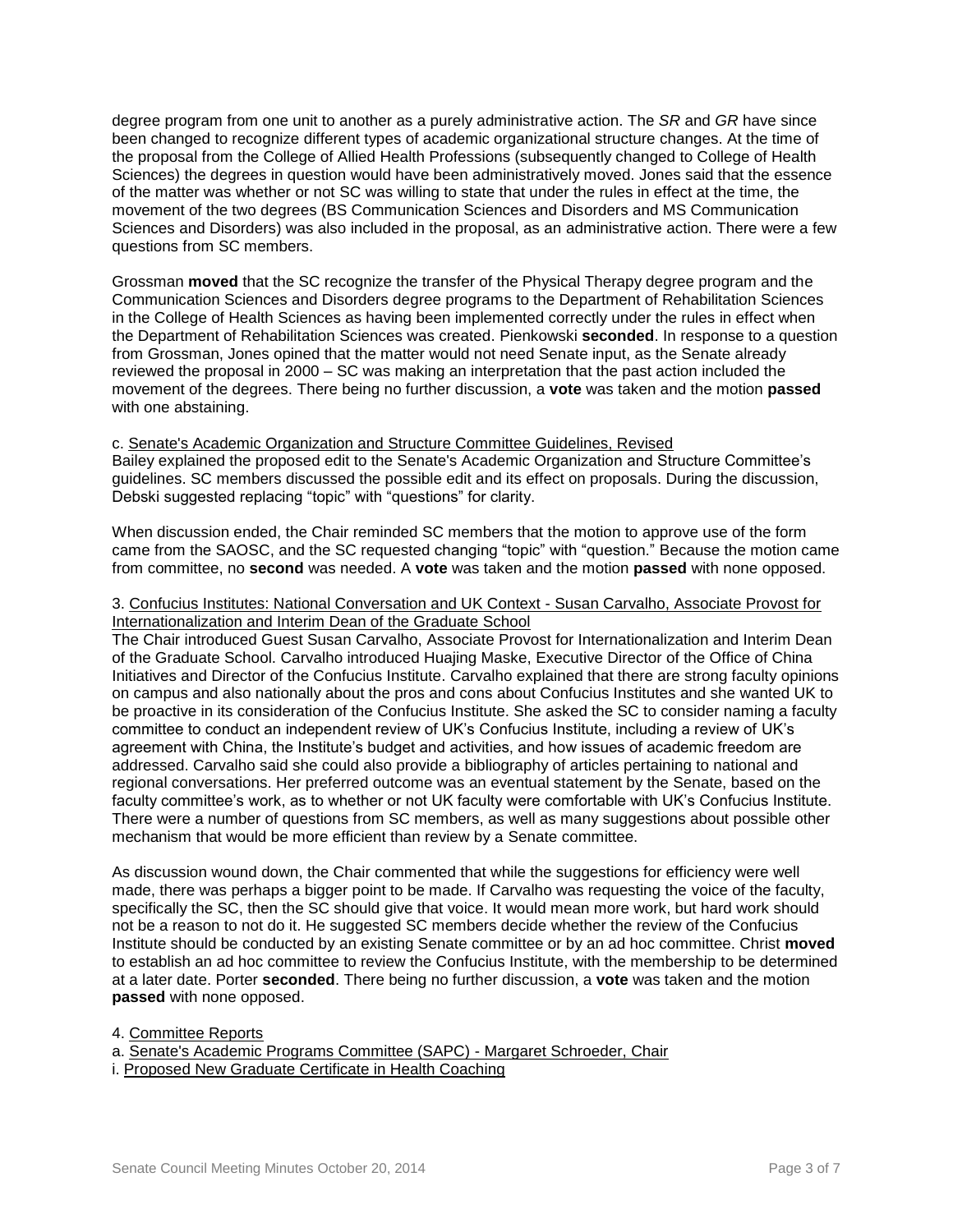Guest Margaret Schroeder, chair of the Senate's Academic Programs Committee (SAPC), explained the proposal for a new Graduate Certificate in Health Coaching. Guest Kristen Mark (Education/Kinesiology and Health Promotion) was in attendance to answer questions.

Grossman expressed concern that the certificate was also available to students in the graduate program in Kinesiology and Health Promotion. Mark explained that the proposed new certificate in health coaching had a different focus from the master's degree in health promotion – coaching is an applied area, whereas promotion is more theoretical. Debski asked about how the certificate director will be chosen if a change needs to take place. Mark agreed to send in a revised proposal that addresses aspects related to the faculty of record.

The Chair said that the recommendation from the Senate's Academic Programs Committee (SAPC) was that the Senate approve the proposed new Graduate Certificate in Health Coaching in the Department of Kinesiology and Health Promotion, in the Department of Education, with the SC's request to add clarification of how decisions occur with respect to the faculty of record. Because the motion came from committee, no **second** was needed. There being no further discussion, a **vote** was taken and the motion **passed** with none opposed.

### b. Final Report from Ad Hoc (2012) Committee on Calendars - Margaret Bausch, Chair

The Chair offered some background information about the agenda item. He explained that per the *SR*, the SC is responsible for reviewing the University calendar on an annual basis, although the SC could delegate that task to an ad hoc committee. If the SC is to review the calendar this year, it will be important to have the results of the last calendar committee on hand. He noted that the primary purpose of the day's report was to ensure the work of the most recent committee on calendar issues is appropriately passed on to the group that reviews the calendar this year. Guest Margaret Bausch, chair of the (nowdefunct) ad hoc Committee on Calendars, presented the committee's final report. There were a variety of questions from SC members. At the end of her report, Bausch confirmed she was willing to serve as an ex officio member or just an information resource for the next calendar committee, but due to her responsibilities as department chair she could not chair it.

### 5. Proposed Non-Standard Calendars for EDP 665 and EDO 670

Guest Robert Reese explained the request for nonstandard calendars for EDP 665 and EDP 670. He requested a calendar for EDP 670 that starts on the first Tuesday in July and ends on the last Thursday of July. The course will be taught on Tuesdays and Thursdays, from 9 am – 2 pm. Regarding EDP 665, Reese explained that the request was that course will begin when the first summer session begins, but that the course will not finish until the end of the second summer term. Christ **moved** to approve the nonstandard calendars for EDP 665 and EDP 670, based on pedagogical reasons. Anderson **seconded**.

Anderson commented that the SC needed to develop a better mechanism to approve deviations from the standard calendar. There were a few questions about how the calendar for EDP 665 would be implemented; SC members concurred with Brown's suggestion that Reese contact KY's Council on Postsecondary Education to determine if giving a student an I grade in the first summer session and then giving the final grade in the second summer term would negatively affect funding or reports on student progress. The Chair asked Guest Connie Wood, chair of the Senate's Rules and Elections Committee (SREC), for input; Wood explained there is a specific grade that should be given if a student's work for a course is "in progress," which differs from the I grade for an incomplete.

There being no additional discussion, a **vote** was taken and the motion **passed** with none opposed.

The Chair suggested that SC members look closely at the Senate roster that was handed out, to better identify faculty who can serve on the review committees needing SC nominees. The Chair said it seemed likely that those making self nominations already held a strong opinion about a dean or program. He said that senators have been duly elected by their college, but also because of their Senate service they will have sufficient experience outside the college, too.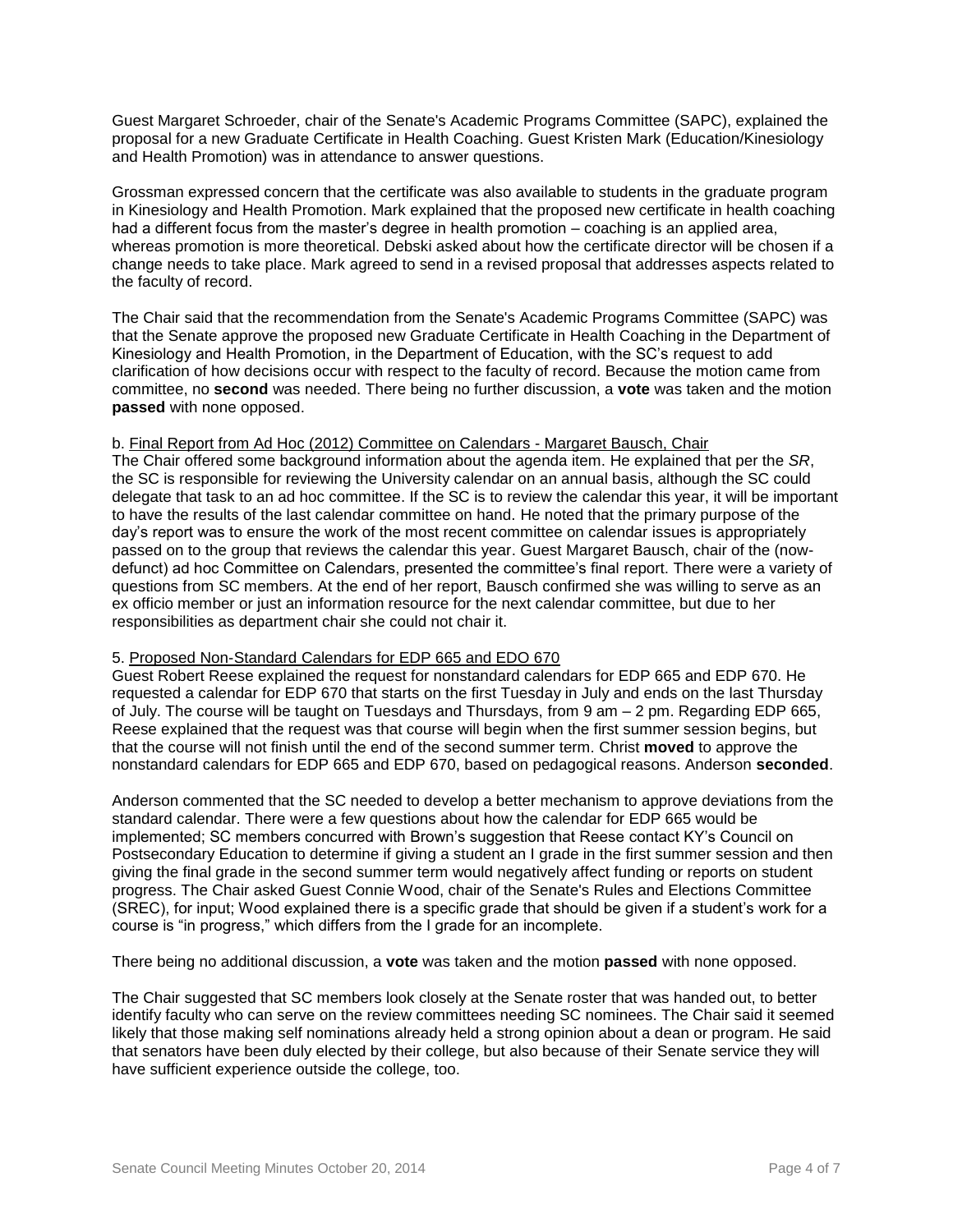6. 2014-15 Periodic Program Review Recommendations (Business & Economics, Medicine, Engineering, and Law)

SC members identified nominees for these three committees.

7. 2014-15 Summative Review Recommendations (Deans Mark Kornbluh, David Brennen, Dan O'Hair, and Mary John O'Hair)

SC members identified nominees for the summative review committees.

Porter **moved** to approve the identified nominees to send forward as the SC's nominees and the motion was **seconded**. There being no further discussion, a **vote** was taken and the motion **passed** with none opposed.

8. Faculty Nominee for Thursday Football Committee

SC members discussed possible nominees for the committee looking at logistics for the fall 2015 football game that will fall on. SC identified three nominees.

Because it was 5:15 pm, the Chair called for a motion to adjourn. Pienkowski asked for an opportunity to discuss new business, which the Chair allowed. Pienkowski said that he saw an email message in which a student and a member of the Registrar's office were included in the membership of the Senate's Rules and Elections Committee (SREC). Pienkowski said he did not recall the SC discussing either appointment. The Chair reminded Pienkowski that at the last SC meeting, the Chair discussed the Wednesday evening reception for student members of the Senate and their eagerness to serve on various Senate committees. The Chair explained that he asked for SC's permission to assign students to various committees and SC agreed to do so.

Pienkowski stated that it was inappropriate to add a student to the Senate's Rules and Elections Committee (SREC) for three reasons: first, students are biased and it is a conflict of interest for a student to participate in an SREC discussion; second, they do not have sufficient experience to discuss or rule on academic policies; and finally, the SREC is already overburdened with so many members that it is hard to meet. Pienkowski said there was no place for a student on the SREC. Wood, chair of the SREC, was still present and also commented. Wood said she agreed with Pienkowski; the SREC should be an exception when it comes to membership because the SREC is the only Senate committee whose charge does not involve formulating academic policy, but rather is responsible for interpreting existing Senate regulations and conducting elections. Further, the SREC is responsible for certifying the election of faculty to the Senate and students should not be involved in those certifications. Wood said she very much agreed with Pienkowski and said she hoped the Chair would reconsider and not appoint a student to the SREC. Wood added that with respect to a participant from the Registrar's office, an agreement was worked out about five years ago such that an associate registrar is an available resource, but is not a member of SREC. Wood said the SREC was a delightful group of members but she did not want to deal with the increased requirement for a quorum if a student were appointed. Wood said she preferred contacting UK's Registrar (Don Witt) directly in the event that a consultation was necessary.

The Chair commented that some committees desired the presence of a representative of the Registrar, so it was intended to be helpful. Wood reiterated that there had never been a regular practice of including anyone from the Registrar's office – such an individual is called upon only as needed, but did not attend regularly. The Chair suggested the matter of a student be determined. He said that it would be helpful to prioritize the reasons why a student should not be on the SREC. The Chair opined that concern about the size of a committee was a valid point. Regarding the point that a student should not be there because students do not belong there, the Chair opined that there was no restriction in the *Senate Rules* prohibiting students from participating in SREC. The student who requested service on the SREC did so due to his educational background and educational goals. If there is a de facto prohibition on student membership in the SREC, the Senate may miss an important student perspective. The Chair added that the student perspective was also very important – they were thoughtful and engaged and wanted to participate in the Senate fully. He thought the size of the SREC was a more valid point. Wood responded that the size of the SREC was primarily an administrative issue that would be rectified next year.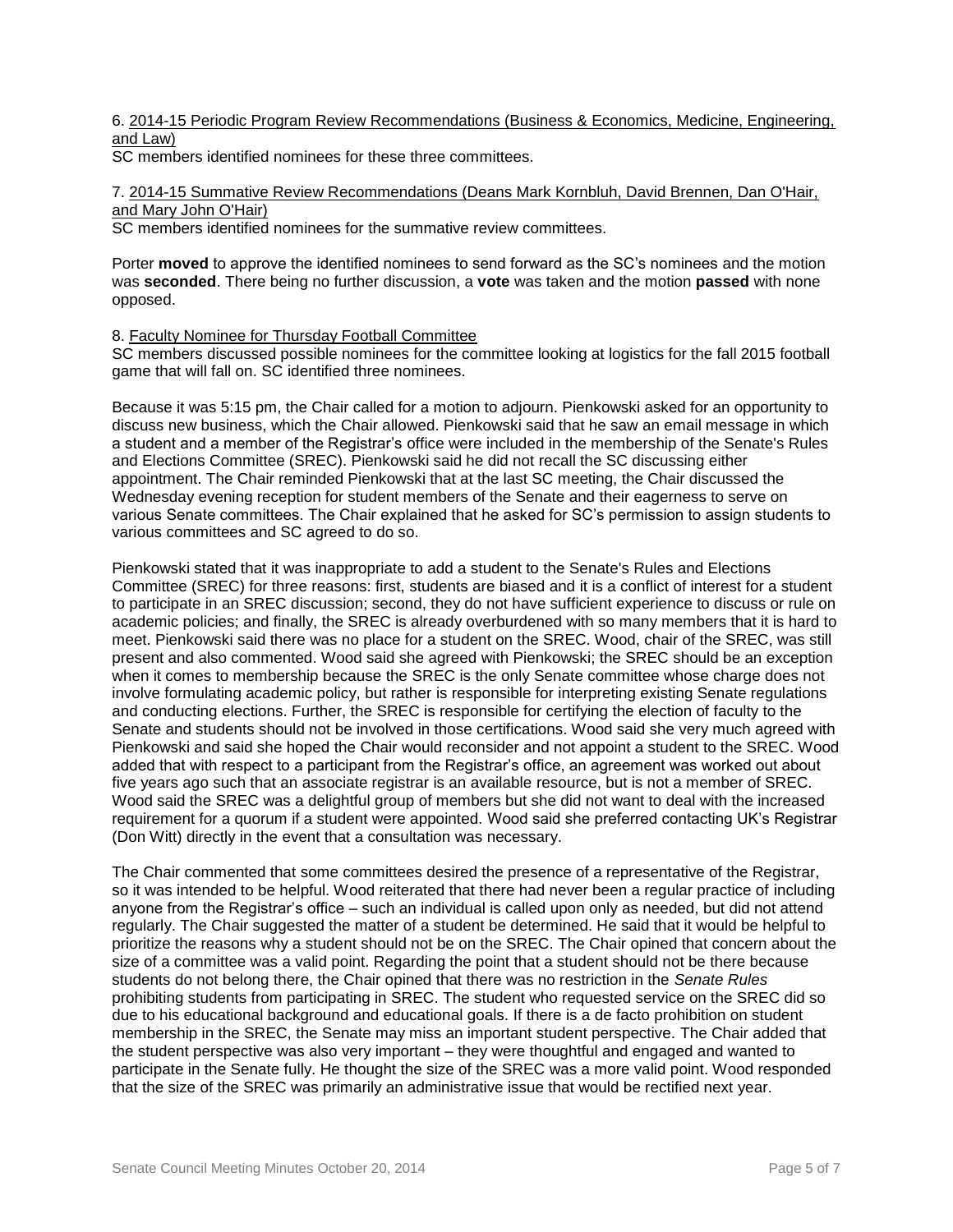Wood said that she did not object to the particular student who was appointed, nor did she object to consulting a student when the matter was academic policy or the workings of the Senate. She said the function of the SREC is to interpret and codify *SR*. That does not involve students in formulating academic policy – it is interpretive and sets the SREC apart from other Senate committees. Wood added that sometimes the SREC interprets student issues and dissects what is meant in the *SR*. Pienkowski said the SREC spent a lot of time last year discussing syllabi and students who missed exams, did not turn in homework, etc. It would be a conflict of interest for the student to participate in such discussions.

McCormick and Porter commented that students regularly sit on the University Appeals Board (UAB), which makes final decisions about student matters – student participation there has never been considered to be a conflict of interest. Porter said that if students have an opportunity to vote on changes to the *SR* in the Senate, then there was no reason why a student should not participate in SREC discussions and decisions. Wood clarified that interpretations of the SREC do not need to go to the Senate floor for approval. Porter said he did not see much practical difference between participating in the UAB and serving on the SREC so he supported having a student member of the SREC. Further, the one student member will have one vote so there was no way a student could override the wishes of the majority faculty-comprised SREC.

The Chair acknowledged the different type of charge for SREC, but he expressed concern about treating one Senate committee as exclusive to faculty only. He said he did not see any harm a student could do; he could only see benefits – a benefit to the SREC to hear the student perspective and a benefit to the student who is interested in rules and regulations and interpreting codes and what the student can learn from the experience. Anderson said that inclusion of the student is beneficial for their learning experience at UK to see the process and how rules are made.

Osorio said that in her opinion, it was very unlikely that the student appointed to the SREC would come in with a biased perspective towards students. She said he was smart and was a good student who was likely to agree with faculty on the SREC. She did not think he expressed interest in the SREC solely to advocate inappropriately for students who do not do their work, etc. Pienkowski said the individual's characteristics were irrelevant, as it was the principle that was concerning. Osorio repeated that she thought the student would make a good contribution to the SREC. Wood asked if the *SR* should be rewritten to ensure that any student who participates in the SREC has a particular skill set. The Chair commented that SC appoints committee membership, so if there was more than one student interested in the SREC, the SC could appropriately determine which student (and the assumed associated skill set) should be appointed to SREC and be deliberate about appointments. The Chair said he could not figure out the damage or harm that a student's participation would do. Osorio asked if the student appointed to the SREC was also recommended by Ingram, as well as having self-nominated for the position. The Chair replied in the affirmative. If it was a tenure and promotion committee, the Chair said there could be an argument made that a student should have no role in that type of committee. Wood said she had stated her position and, she was the current SREC chair, at least for the time being.

In response to Debski, the Chair said the students had already been notified of their committee appointments via email. Wood added that the appointments were made without discussion with committee chairs to inform them. The Chair said that normally when committee members are added, chairs are typically happy to receive notice of new members. Wood said that may be the case when the committee is not already at 10 members. She said there was one time slot in the week when the SREC can meet this semester. The Chair said that in the future, he will solicit student committee preferences at the same time as when faculty senators make their committee preferences. The Chair asked if anyone who had not yet spoken had a strong opinion about a student participating in the SREC. Anderson said that it could be a future agenda item for discussion, at which time the SC could discuss the SREC's composition for the coming year. At the present time, however, students were already notified of their committee memberships and the student who requested SREC seemed to be a good candidate for the SREC. Todd suggested that Wood report back on how things go this year with a student member. Wood said she had served under three separate SREC chairs and there had never been a student on the SREC, nor had the SREC membership exceeded six members, for very good reasons. Porter asked if the concern had to do with a worry on Wood's part about meeting quorum with so many members. Wood